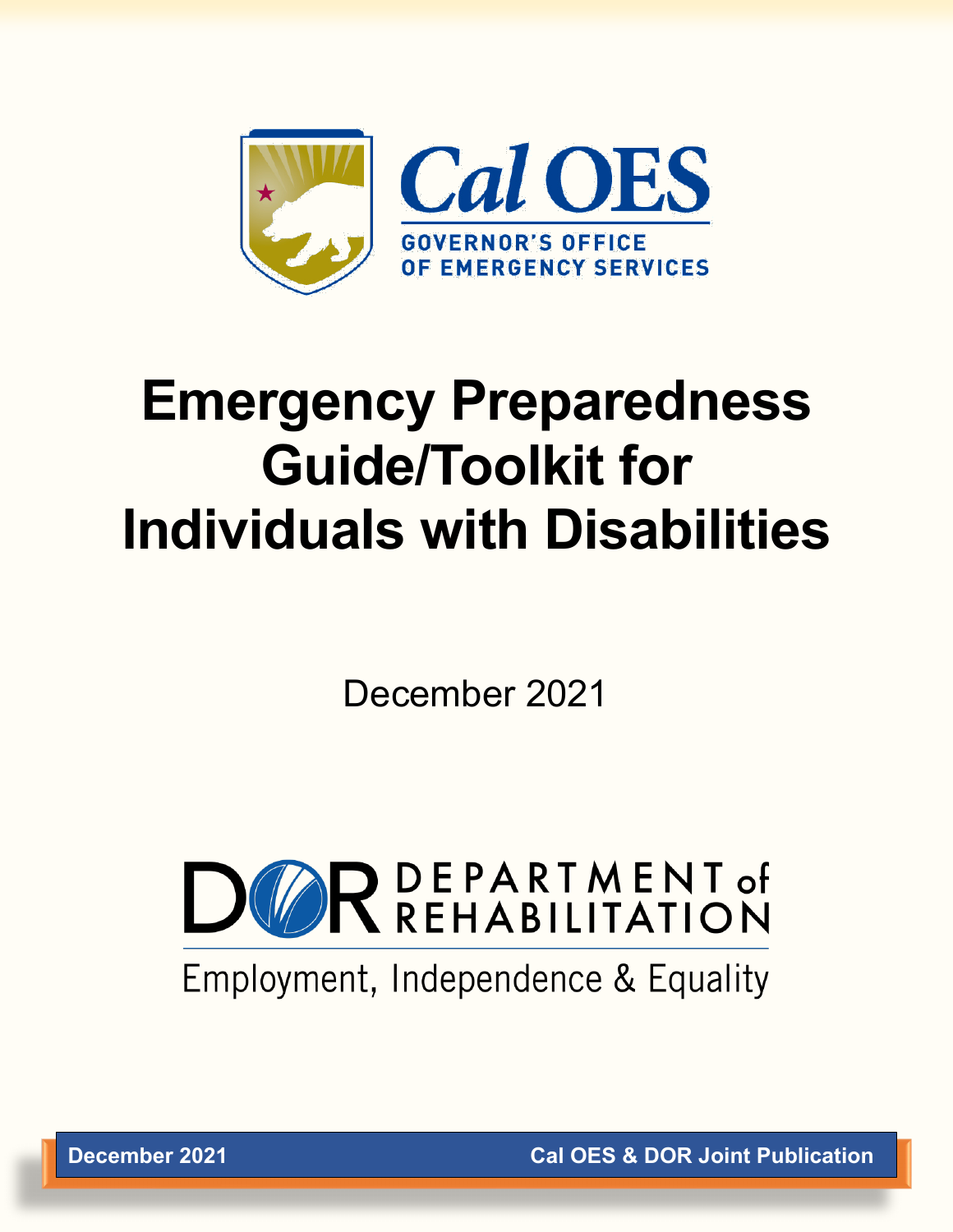# **TABLE OF CONTENTS**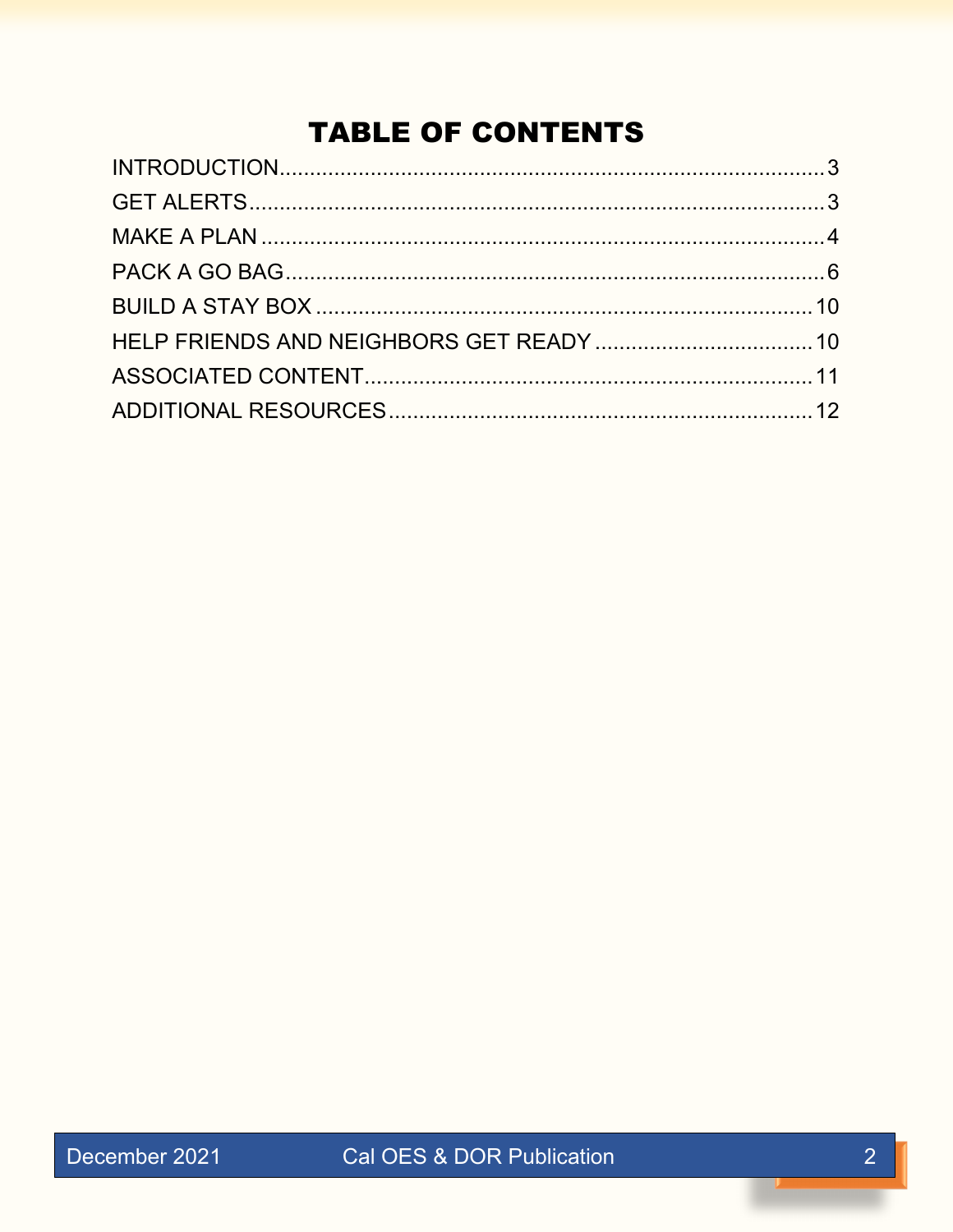# **INTRODUCTION**

<span id="page-2-0"></span>The Emergency Preparedness Guide/Toolkit for Individuals with Disabilities was developed through a partnership between the California Governor's Office of Emergency Services (Cal OES) and the California Department of Rehabilitation (DOR).

This guide describes actions and considerations that individuals with disabilities can use to increase preparedness before, during, and after disasters.

Cal OES and DOR encourage individuals to:

- 1) Get emergency alerts
- 2) Make an evacuation plan
- 3) Pack a Go Bag
- 4) Build a Stay Box for when you can't leave
- 5) Help friends and neighbors get ready

# <span id="page-2-1"></span>**Get Alerts to know what to do during Disasters and Emergencies**

In an emergency, you need to know what's going on. To make the right decisions, you need reliable, up-to-the-minute information on disasters in your area. You need to know what to do and when.

Know what disasters and hazards could affect your area, how to get [emergency alerts,](http://calalerts.org/signup.html) and where to go if you need to evacuate. Make sure you have a plan and practice it regularly.

# **Be Informed**

- Go to [CalAlerts.org](http://calalerts.org/signup.html) and sign up for free emergency alerts.
- 2-1-1 may provide important emergency information.
- [Know what disasters could affect your area,](https://myhazards.caloes.ca.gov/) which ones could require you to evacuate, and when you might need to shelter in place.
- Watch or listen to local news for reports on disasters.
- Radio and TV stations will broadcast important information through the Emergency Alert System.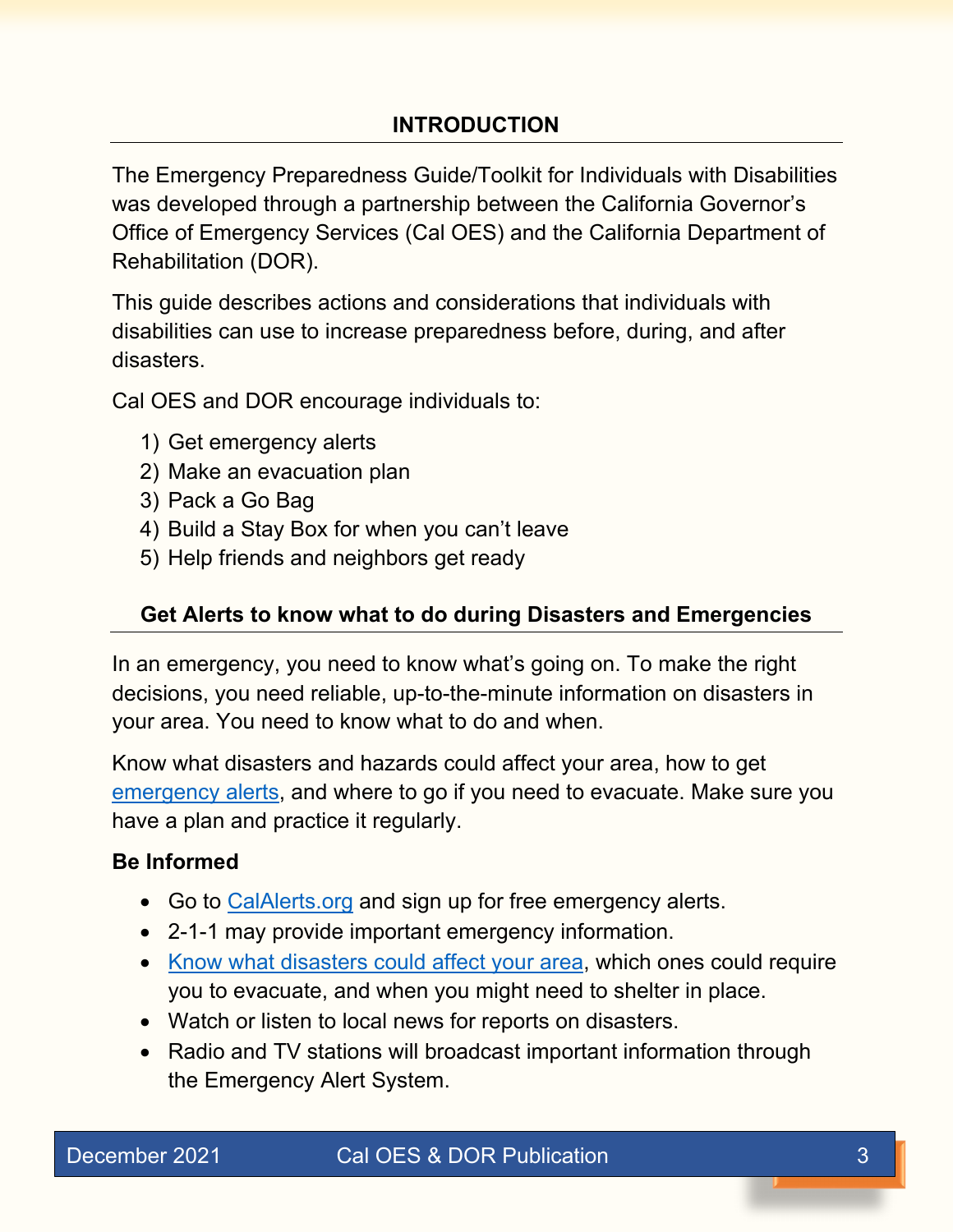- Find the name and frequency of your county's Emergency Radio Station at [Local Radio Stations for Emergency Alerts.](https://www.listoscalifornia.org/online-course/en/files/508_LIS_071_062420_RSD_EN.pdf)
- Follow reliable sources, such as your County Office of Emergency Management, fire, and law enforcement agencies on social media.

Use the following online resources to access additional alerts and safety information:

- Sign up for earthquake alerts and information using the [MyShake](https://myshake.berkeley.edu/) app.
- [News.caloes.ca.gov](http://news.caloes.ca.gov/?fbclid=IwAR1Z2wcAxHax-UcgK3h5nkA8-kDs7ZFfIuN4umW3xBxdU1bGOtl2L25Oy5A) has the latest emergency information,
- [Response.ca.gov](https://response.ca.gov/) has information about active wildfires, power shutoffs, shelters, and road closures.
- <span id="page-3-0"></span>• [Ready.gov](https://www.ready.gov/) has safety information for individuals and families.

# **MAKE A PLAN**

Think of the people you would want to stay in communication with during an emergency. They may be family, neighbors, friends, or caregivers.

# **Create a Contact List**

- Make a [contact list](https://www.listoscalifornia.org/online-course/en/files/LIS_DRG_ConnectProtect_v02.pdf) of friends, family members, co-workers, neighbors, or others who can help you evacuate and keep it in a waterproof container in your [emergency kit.](https://www.ready.gov/kit)
- Discuss your disaster plans with your support network and, as appropriate, include them in your planning process.

# **Choose Emergency Meeting Places**

Disasters can be chaotic, and you or someone in your network may find themselves separated or cut off from each other. Designate a place ahead of time to reunite with your support network and plan how everyone will get there.

- Ask schools about plans to reunite parents and children.
- Make sure everyone knows where your meeting places are and practice getting to them.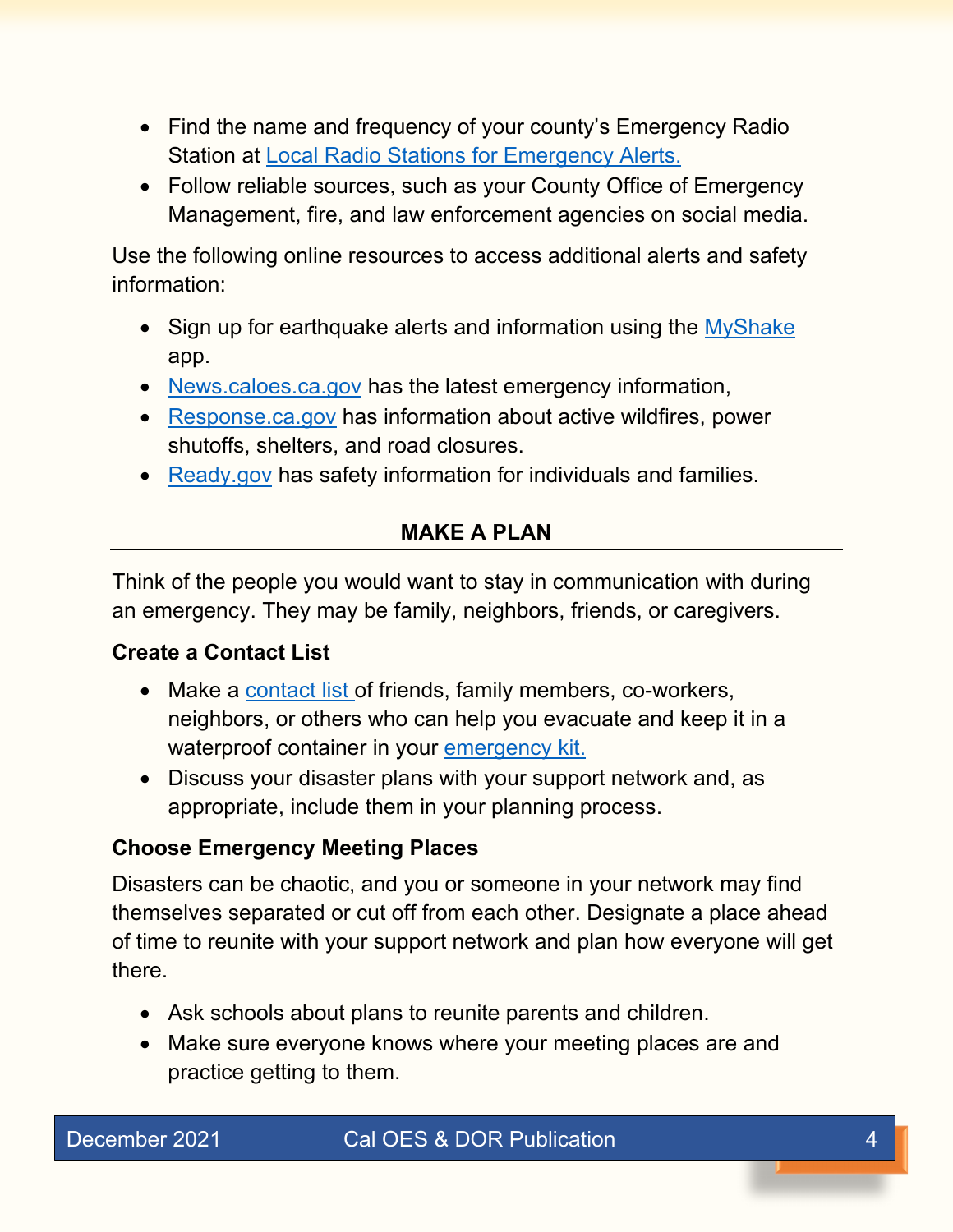• Your meeting place may need to change depending on the location of the disaster so plan for multiple options.

#### **How To Evacuate**

Think now about the potential problems you may encounter evacuating during a disaster and plan accordingly.

- Follow the guidance of local authorities.
- Evacuate early if you need extra time or support to get out.
- Learn different evacuation routes to leave your community.
- Have a paper map in case internet and cell services are down and secure a county Evacuation Planning Area Map if one is available.
- Practice evacuating using the transportation you would take in a disaster and involve the people you would leave with.
- If you don't have a car, identify your local transit agency.
- Be ready to go to your safe place and have your Go Bag of supplies packed.

# **Additional Planning Keys**

- Responders will take all measures to ensure you and your support system remain together, such as family, a service animal, personal caregivers, or your assistive technology devices and supplies.
- Work with local services, public transportation, or paratransit to identify all accessible transportation options.
- Know the evacuation routes from your home, place of business, school, neighborhood, city, or area and travel them before a disaster so they become familiar.
- Tell your support network where your emergency supplies are and consider giving someone you trust access to your residence.
- If you are dependent on dialysis or other life-sustaining treatment, know the location of more than one facility.
- If you use medical equipment in your home that requires electricity, talk to your doctor, health care provider, local disability organization, or power utility company about how you can prepare for power outages.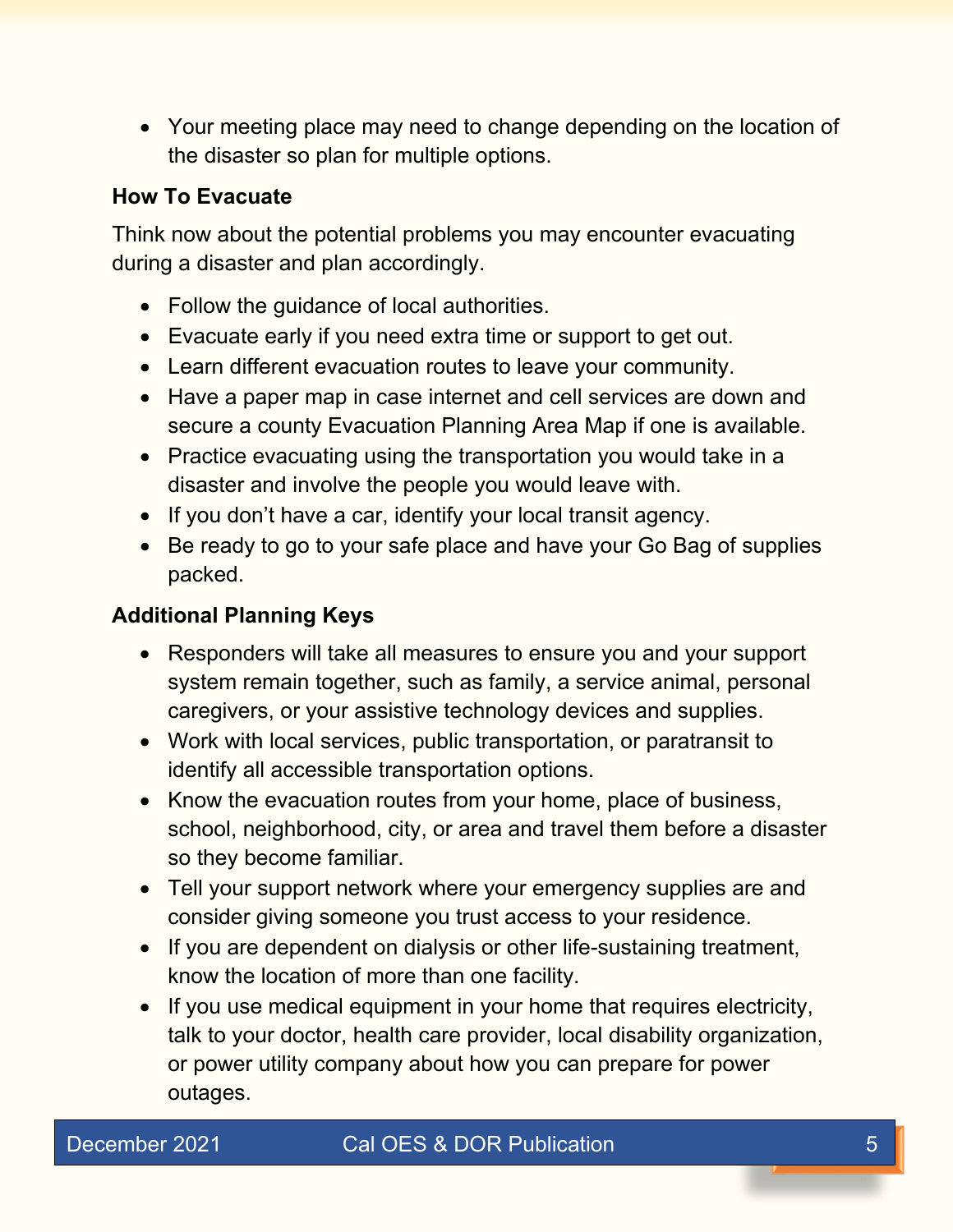- Make sure your emergency information states the best way to communicate with you.
- If you use augmentative communication devices or technologies, keep model numbers, note where the equipment came from (e.g. Medicaid, private insurance, etc.), and plan for how you will communicate if the equipment stops working.

#### **Finding Shelter**

In the event of an evacuation, use 2-1-1, the [American Red Cross shelter](https://www.redcross.org/get-help/disaster-relief-and-recovery-services/find-an-open-shelter.html)  [locator,](https://www.redcross.org/get-help/disaster-relief-and-recovery-services/find-an-open-shelter.html) and other local services to find emergency shelters. All government supported shelters in California are designed to be physically accessible.

If you have concerns about seeking shelter, please know:

- Emergency shelters are available to the whole community.
- California law mandates all public shelters must be accessible.
- <span id="page-5-0"></span>• Service animals are allowed inside public shelters.

# **PACK A GO BAG**

#### **Pack Ahead**

A Go Bag should include the critical items you will need if you are ordered to evacuate. By packing a Go Bag in advance of an emergency, you'll have it ready whenever disasters strike.

- Include your important documents including copies of identification and insurance cards.
- Bring a Map and contact lists
- In case you're not able to access maps on your phone or device, you'll need your map marked with evacuation routes.
- Have your list of important contacts so you can reach out to the people you care about, and who care about you.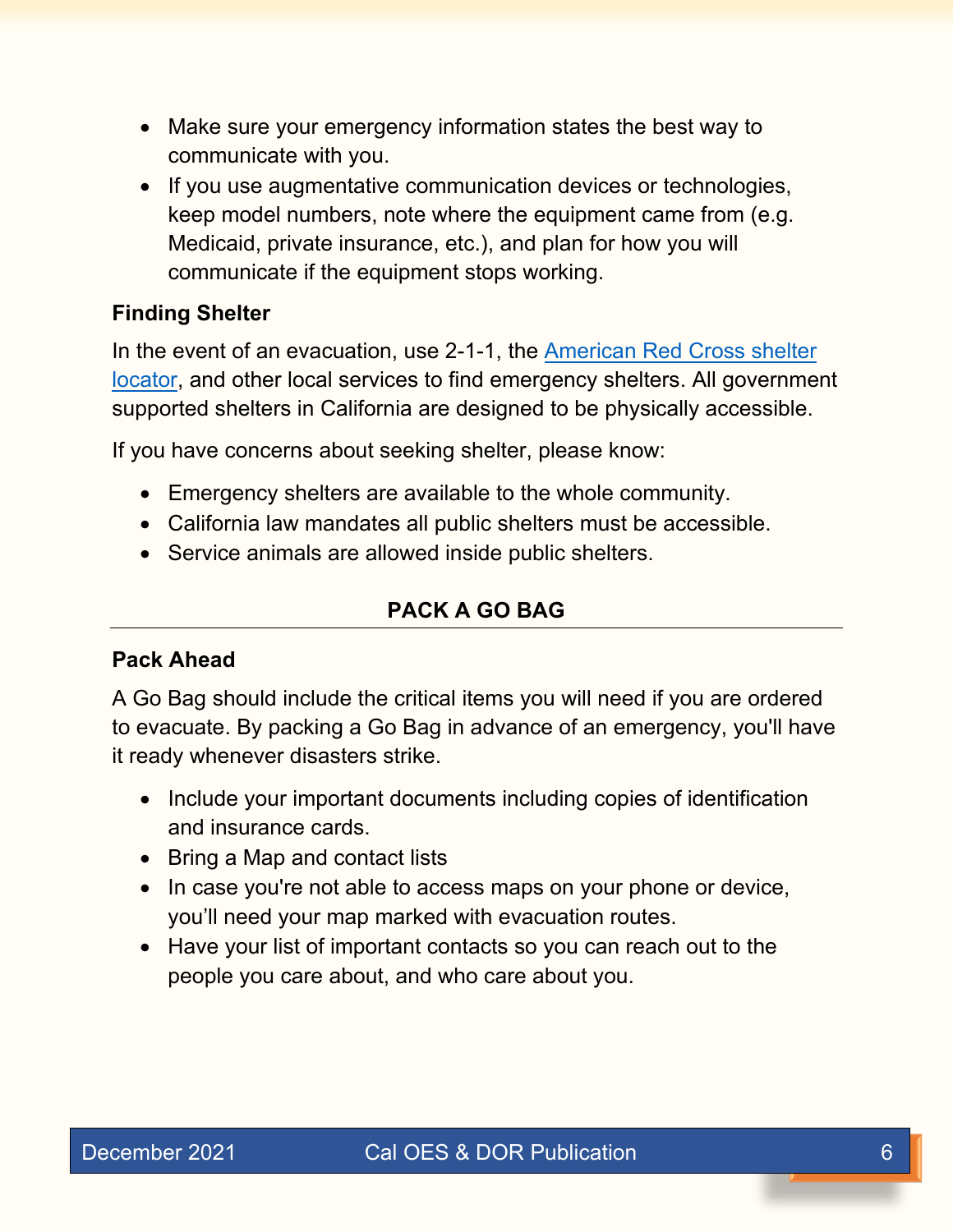• Make a list of your medications that includes:

All prescriptions taken by you and family members. Names and numbers of your doctors and your pharmacies. Other important medical information.

#### **Bring Some Cash (small denominations)**

• If the power is out, credit and debit card readers may not work and you could be unable to get cash from an ATM.

#### **Grab and Go**

Things to Pack as You Leave

- Keys, wallet, or purse
- Phones and chargers
- Medications (including extra eyeglasses, dentures, etc.)

If you have them, it would also be good to include...

- Portable radio
- Flashlights
- First-aid supplies
- Your laptop or tablet

In addition to having your basic survival supplies, an [emergency kit](https://www.ready.gov/kit) should contain items to meet your individual needs in various types of disasters. Consider the items you use daily and which ones you may need to add to your kit.

#### **Items/Tips for People Who are Deaf or Hard of Hearing**

- Have a weather radio with text display and a flashing alert.
- Keep extra batteries or a portable battery charger for hearing aids or cochlear implants.
- Pack pen and paper to communicate with someone who does not know sign language.
- Have extra charging cords and backup batteries.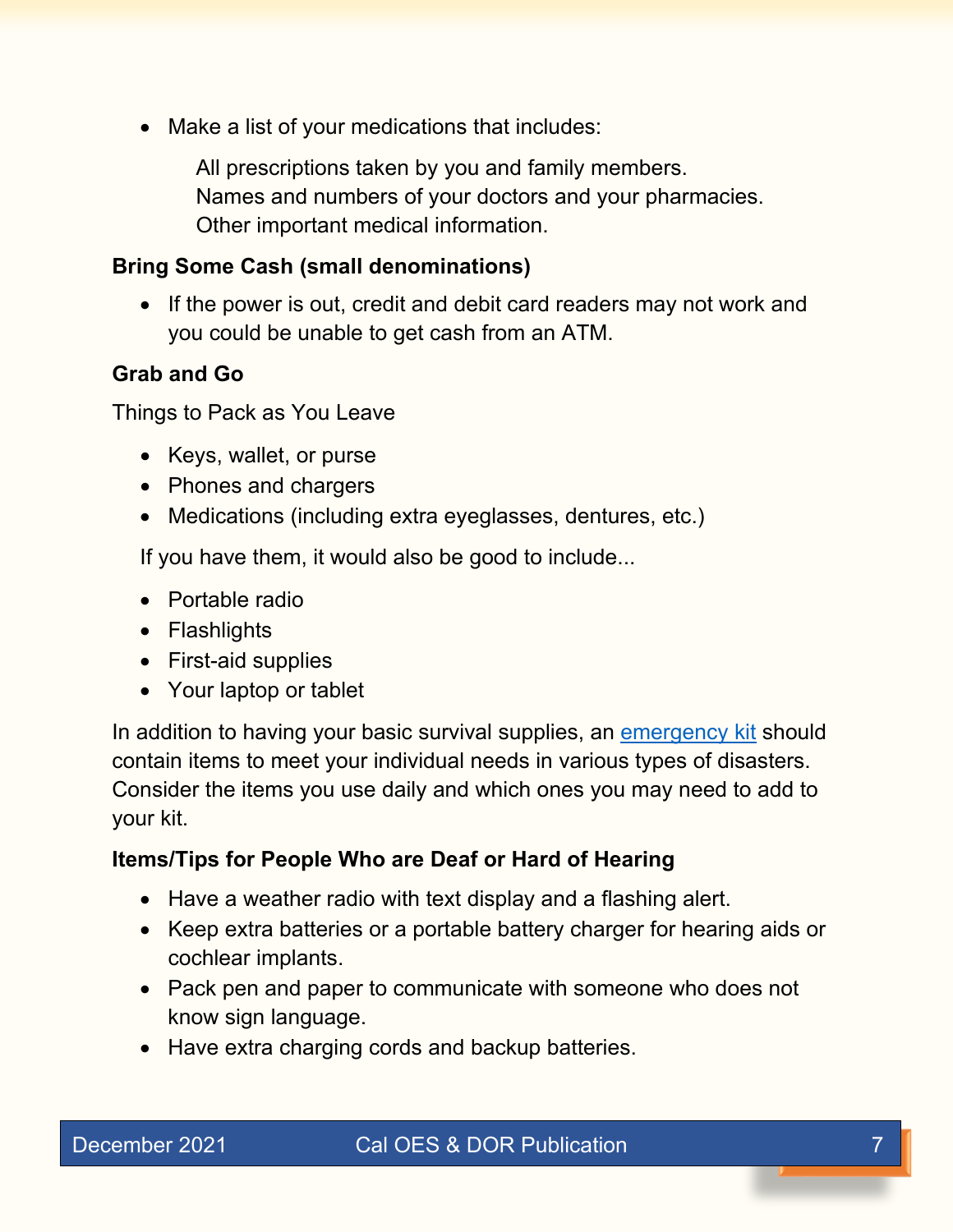- Install smoke alarms that give signals that can be both seen and heard. At least one smoke alarm should be battery operated.
- Consider carrying a pre-printed copy of key phrases, such as "I speak American Sign Language (ASL) and need an ASL interpreter" or "If you make an announcement, please write it down for me."

# **Items/Tips for People Who are Blind or Have Low Vision**

- Mark emergency supplies with Braille labels or large print.
- Keep a list of your emergency information on a portable flash drive or make an audio file and keep it in a safe place.
- Keep communication devices in your emergency supply kit.
- Extra eyeglasses or magnifying devices may be needed.
- Consider your service animal or pets and plan for food, water, and supplies. Some shelters only allow service animals.
- If you use a cane, keep extras at work, home, school, etc.
- If you have low vision, place security lights in each room to light paths of travel if there is a loss of power.
- Work gloves and sturdy shoes should be included in your kit.

# **Items/Tips for People with Speech Disability**

- Carry an instruction card on how to communicate with you if your equipment or assistive devices are not working. This may include laminated cards with phrases and/or pictograms.
- If you use augmentative communication devices, plan how you will evacuate with them.
- Keep model information of assistive equipment.
- Keep a pen and paper or whiteboard and marker.

# **Items/Tips for People with a Mobility Disability**

- If you use a power wheelchair, have a lightweight manual chair available as a backup, if possible.
- If you use a power wheelchair or other powered device, pack your charging cords.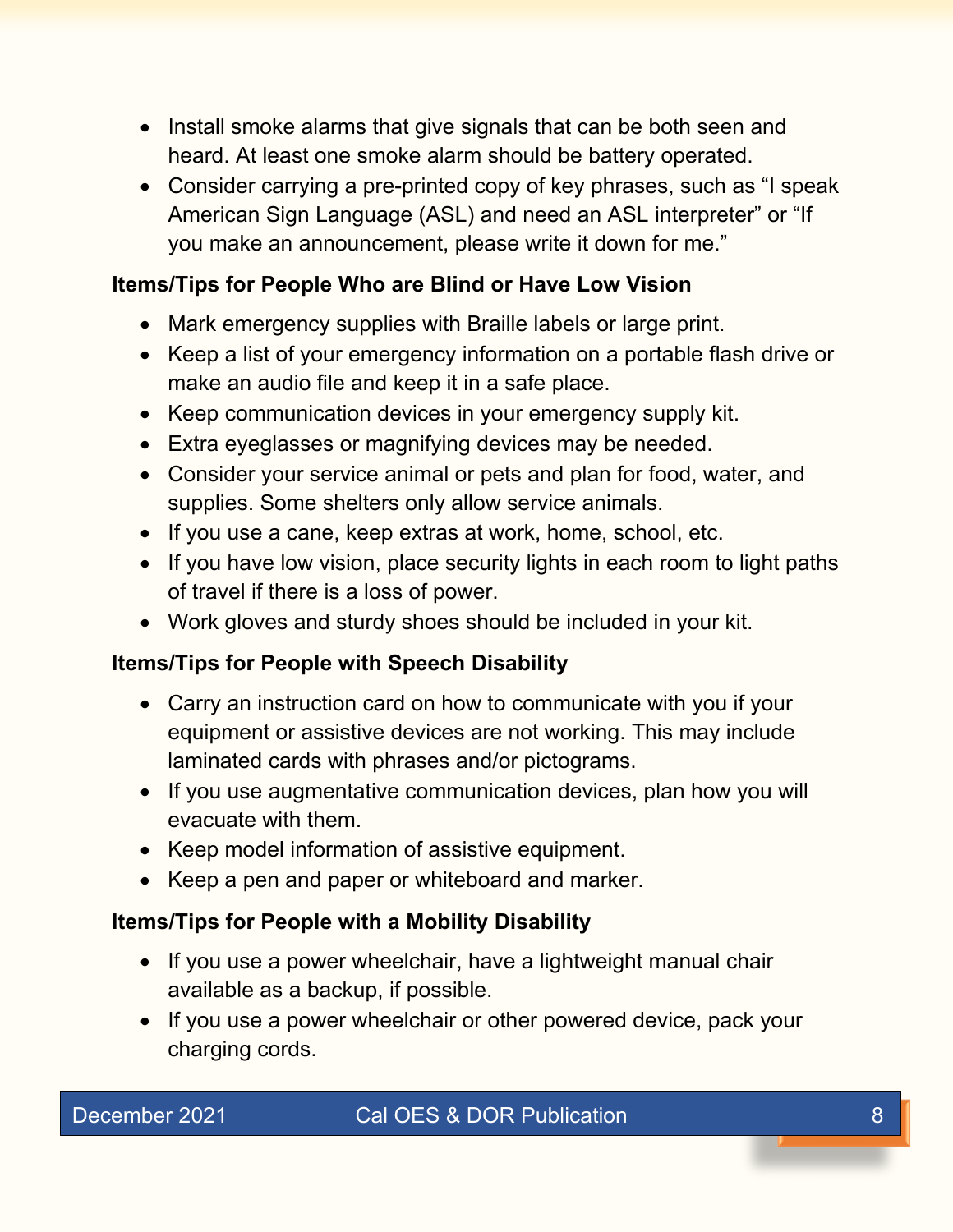- Keep a patch kit or sealant for flat tires and other necessary tools like a portable air pump.
- Keep an extra mobility device, such as a cane or walker, if you use one.

#### **Items/Tips for Individuals with Sensory Disabilities**

- Keep an electronic device with movies or games.
- A small pop-up tent can be used to decrease visual stimulation in a busy room or to provide privacy.
- Pack headphones to decrease auditory distractions.
- Keep a pair of dark glasses to assist with visual stimulation.
- Include items to ease anxiety-like fidget toys, chewable jewelry, stress balls, or bubbles, all of which can help to distract as well.

#### **Items/Tips for Individuals with Developmental Disabilities**

- Keep handheld electronic devices charged and loaded with videos and activities.
- Purchase spare chargers for electronic devices and keep them charged.
- Include sheets or a small pop-up tent to decrease visual stimulation and noise in a busy environment.
- Consider a pair of noise-canceling headphones to decrease auditory stimuli.
- Identify trusted allies to rely on in a disaster.
- Practice your plan to build confidence and feel safe.

# **Items/Tips for Individuals Who Require Medications**

- Try to maintain at least a week's supply of prescription medicines.
- Keep a list of all medications, dosage, and allergies.
- Keep a copy of your medical information including a list of your prescriptions and prescribers.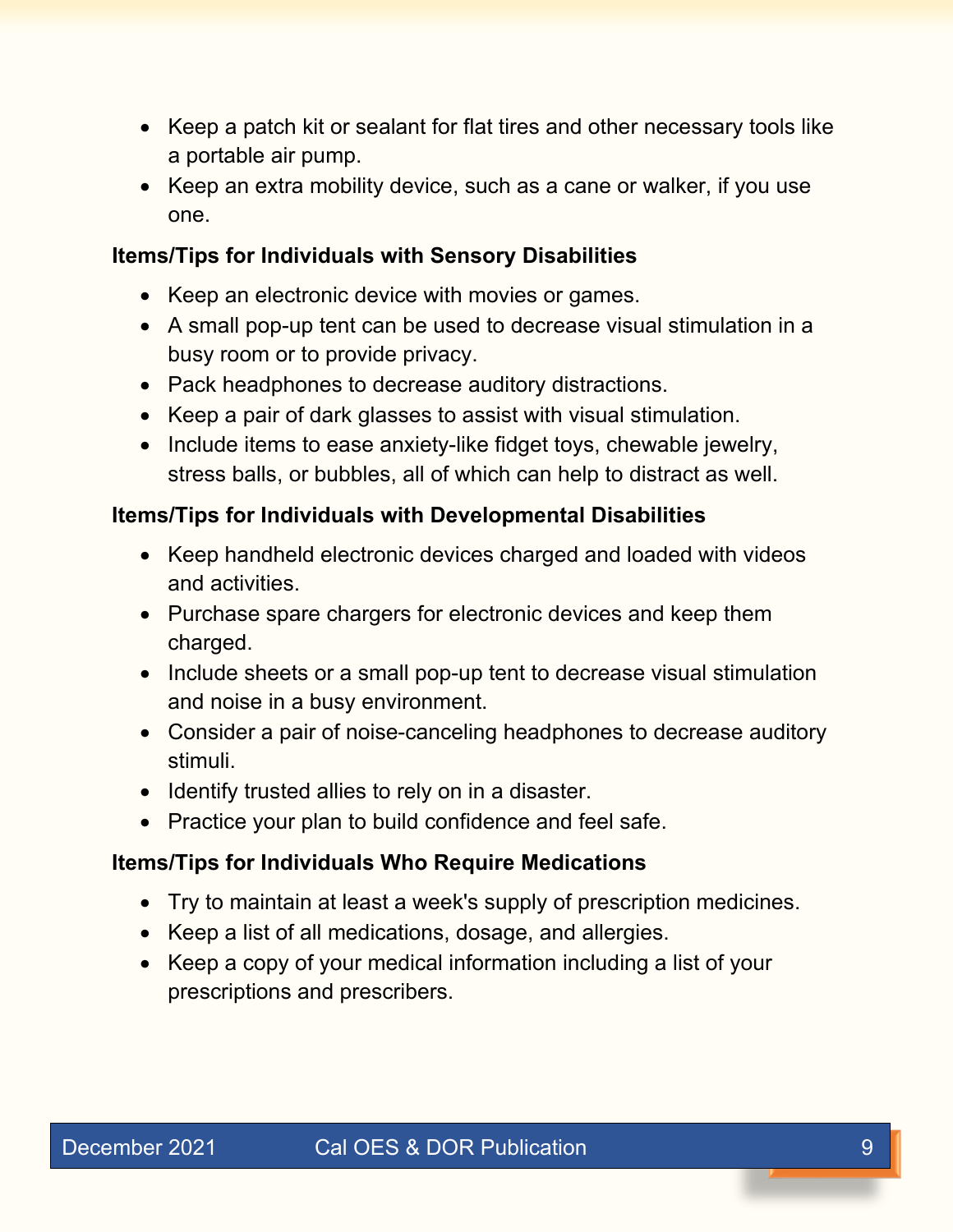<span id="page-9-0"></span>If a disaster requires you to stay in your home, a Stay Box can help meet your needs during an emergency.

#### **Build a Stay Box**

Your Stay Box should include basic, cost-efficient, resources that you can set aside or store in case of an emergency.

#### **Water**

You want a gallon of water for each person in your home per day. Pick up water at the store every few weeks to avoid large up-front costs. Store your water in a cool, dark place.

# **Food**

You know what your family likes to eat, so stock up on those foods. Think about what you could eat if there was no power and build up your food supply a little at a time.

#### **Important Items**

Set aside items such as extra formula, diapers, supplies for health needs, pet food, etc. for use during emergencies.

Stock up on portable lights, such as flashlights, and extra batteries. If the power is out, avoid candles! They are a fire hazard and can be extremely dangerous if there has been a gas leak from the disaster.

Your Stay Box is a great place to keep emergency items, such as a first aid kit or battery-powered radio.

# **HELP FRIENDS AND NEIGHBORS GET READY**

<span id="page-9-1"></span>Emergency managers, firefighters, law enforcement officers, and emergency responders do an incredible job of keeping the community safe, but they cannot get to everyone at once.

# **Connect With Your Community**

Communities need to stick together to prepare for disasters.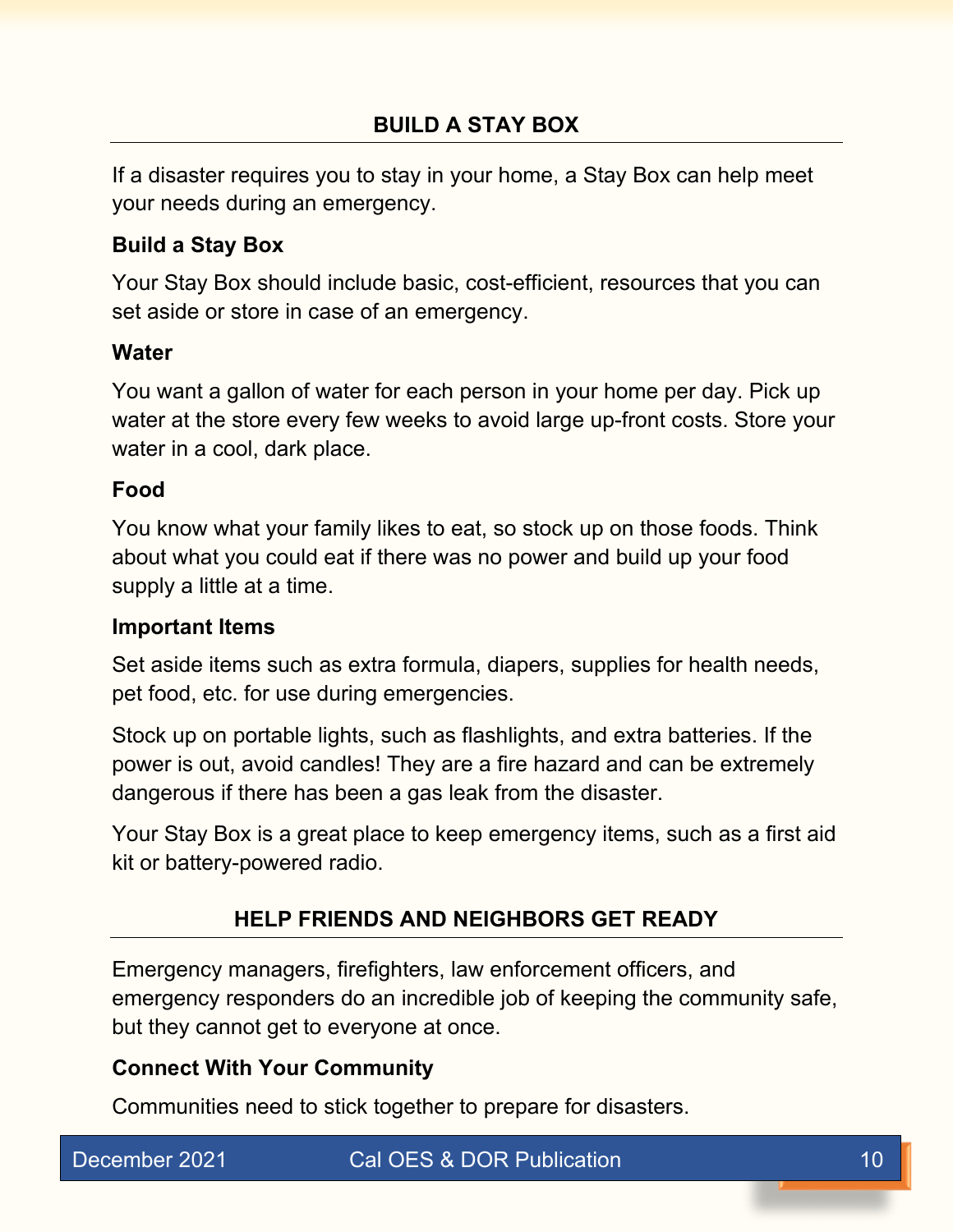Consider the following questions:

- Who is home at your house during the day?
- Who is at home in your neighborhoods that might be available to help you during the day, at night, or on a weekend?
- Who in your neighborhood might need help?

Speak with your neighbors, talk with them about what they might need to survive, and if they may be willing to help if needed.

#### **Community Preparedness**

Becoming more prepared for an emergency is easier than you might think. Many service groups exist and may be operational in your area. Connecting with local emergency management and with groups such as Citizen Corps Councils, USA on Watch (Neighborhood Watch) teams, Community Emergency Response Teams (CERT), etc., can help you to prepare and assist others too.

<span id="page-10-0"></span>Share these important messages with your communities by using the [Personal Preparedness for People with Disabilities Social Media Toolkit](https://www.ready.gov/disability-toolkit)

# **ASSOCIATED CONTENT**

[Emergency Communication Plan](https://www.ready.gov/sites/default/files/2020-03/create-your-family-emergency-communication-plan.pdf) (PDF)

[Prepare for Emergencies Now, Information for People with Disabilities](https://www.ready.gov/collection/disabilities) (PDF)

[Transit Commuter Emergency Communication Plan](https://www.ready.gov/sites/default/files/2020-03/commuter_emergency_plan.pdf) (PDF)

[We Prepare Everyday](https://www.youtube.com/watch?v=iGddWyoWkyg) (Video with open captions, ASL, and audio description)

[Be Informed](https://www.youtube.com/watch?v=3u6vo9Q-Uq4) (Video)

[Make A Plan](https://www.youtube.com/watch?v=TybjwGLHA88) (Video)

**[Build A Kit](https://www.youtube.com/watch?v=kJuDXorO9_g) (Video)**